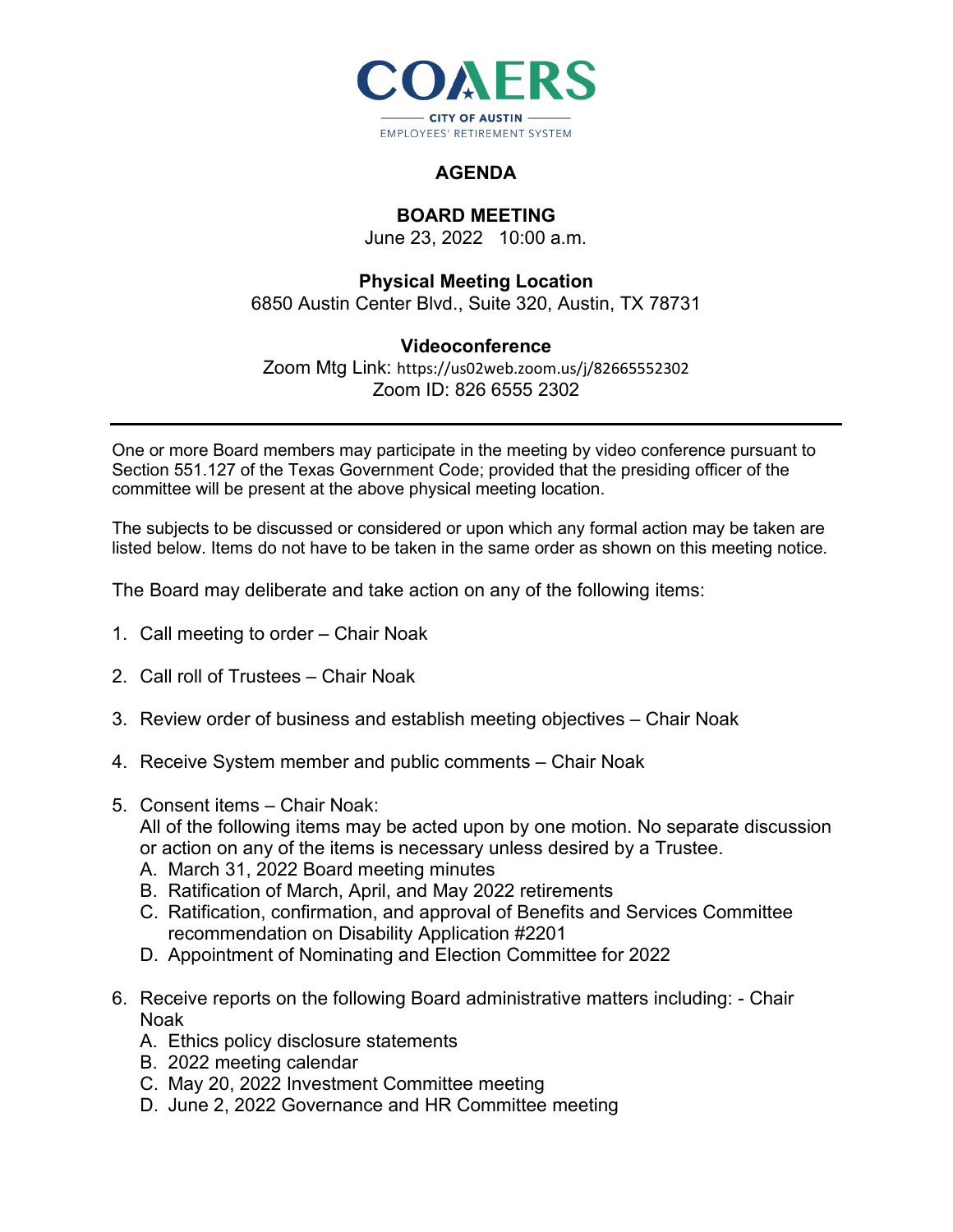- E. June 2, 2022 Benefits and Services Committee meeting
- F. June 2, 2022 Audit and Risk Committee meeting
- 7. Discuss and consider System long-term sustainability including COAERS and City of Austin Working Group recommendations
- 8. Investment Committee:
	- A. Discuss and consider Premier List for Fixed Income and Cash & Equivalents including funding implementation plan
	- B. Discuss and consider Amendment #3 to the Service Agreement between RVK and COAERS and amendment to the 2022 Investment Budget
	- C. Discuss results of the investment beliefs survey
- 9. Discuss and consider Board Resolution 2022-0623 Christopher Hanson
- 10.Governance Committee:
	- A. Discuss and consider Election Policy Russell Nash
	- B. Discuss and consider Emergency Succession Policy Christopher Hanson
- 11.Discuss and consider acceptance of the financial statement audit report as of December 31, 2021 – Bhakti Patel, CLA
- 12.Facility options Christopher Hanson
	- A. Convene into executive session pursuant to 551.072, Texas Government Code to deliberate the purchase, exchange, lease, or value of real property
	- B. Reconvene into public session and take action as determined appropriate by the Board regarding the purchase, exchange, lease, or value of real property
- 13.Discuss and consider performance for the Executive Director Chair Noak
	- A. Convene into executive session pursuant to Tex. Government Code 551.074 to deliberate the evaluation, employment, and/or duties of the Executive Director
	- B. Reconvene into public session and take action, if any, as determined appropriate
- 14.Receive report from Executive Director on the following matters: Christopher Hanson
	- A. Operational matters including staffing and facilities
	- B. Review of Member Meeting
	- C. Update on October Board Workshop
	- D. MET report and upcoming educational programs and conferences
- 15.Receive presentation on Fixed Income asset class and diversification of the Strategic Asset Allocation – David Stafford and RVK

*\*\*This agenda item is considered in-house training provided by COAERS, an accredited sponsor of Minimum Educational Training (MET) for purposes of fulfilling the Pension Review Board's MET Program requirements.*